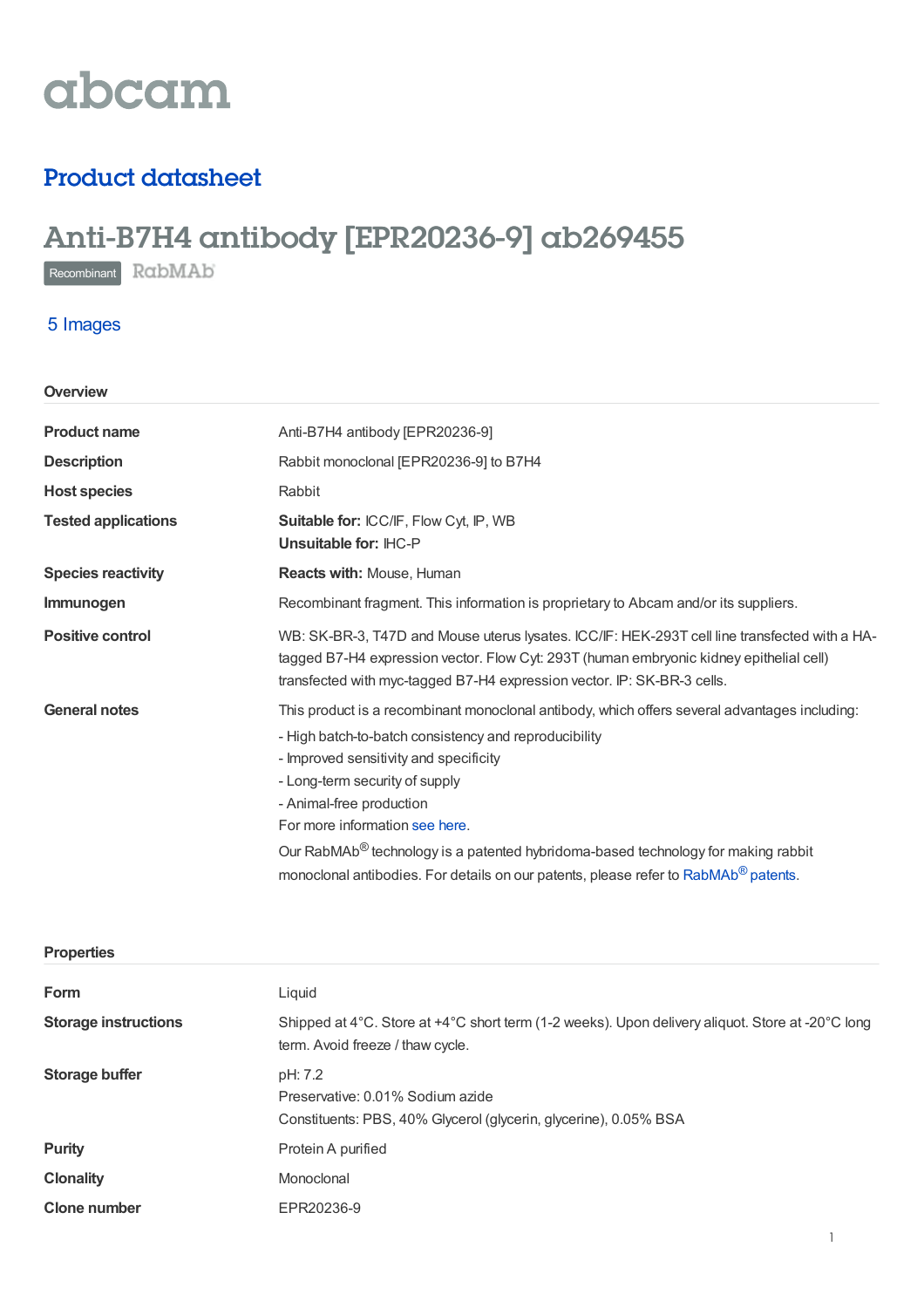#### **Applications**

**The Abpromise guarantee** Our [Abpromise](https://www.abcam.com/abpromise) guarantee covers the use of ab269455 in the following tested applications.

The application notes include recommended starting dilutions; optimal dilutions/concentrations should be determined by the end user.

| <b>Application</b>                         | <b>Abreviews</b>                                                                                                                                                                                                                                                                                                                                                                                                                | <b>Notes</b>                                                                                    |  |
|--------------------------------------------|---------------------------------------------------------------------------------------------------------------------------------------------------------------------------------------------------------------------------------------------------------------------------------------------------------------------------------------------------------------------------------------------------------------------------------|-------------------------------------------------------------------------------------------------|--|
| <b>ICC/IF</b>                              |                                                                                                                                                                                                                                                                                                                                                                                                                                 | 1/500.                                                                                          |  |
| <b>Flow Cyt</b>                            |                                                                                                                                                                                                                                                                                                                                                                                                                                 | 1/60.                                                                                           |  |
| IP                                         |                                                                                                                                                                                                                                                                                                                                                                                                                                 | 1/30.                                                                                           |  |
| <b>WB</b>                                  |                                                                                                                                                                                                                                                                                                                                                                                                                                 | 1/1000. Detects a band of approximately 28, 45, 65 kDa<br>(predicted molecular weight: 31 kDa). |  |
| <b>Application notes</b>                   | Is unsuitable for IHC-P.                                                                                                                                                                                                                                                                                                                                                                                                        |                                                                                                 |  |
| <b>Target</b>                              |                                                                                                                                                                                                                                                                                                                                                                                                                                 |                                                                                                 |  |
| <b>Function</b>                            | Negatively regulates T-cell-mediated immune response by inhibiting T-cell activation, proliferation,<br>cytokine production and development of cytotoxicity. When expressed on the cell surface of tumor<br>macrophages, plays an important role, together with regulatory T-cells (Treg), in the suppression<br>of tumor-associated antigen-specific T-cell immunity. Involved in promoting epithelial cell<br>transformation. |                                                                                                 |  |
| <b>Tissue specificity</b>                  | Overexpressed in breast, ovarian, endometrial, renal cell (RCC) and non-small-cell lung cancers<br>(NSCLC). Expressed on activated T- and B-cells, monocytes and dendritic cells, but not<br>expressed in most normal tissues (at protein level). Widely expressed, including in kidney, liver,<br>lung, ovary, placenta, spleen and testis.                                                                                    |                                                                                                 |  |
| <b>Sequence similarities</b>               | Belongs to the immunoglobulin superfamily. BTN/MOG family.<br>Contains 2 lg-like V-type (immunoglobulin-like) domains.                                                                                                                                                                                                                                                                                                          |                                                                                                 |  |
| <b>Post-translational</b><br>modifications | N-glycosylated.                                                                                                                                                                                                                                                                                                                                                                                                                 |                                                                                                 |  |
| <b>Cellular localization</b>               | Cell membrane. Expressed at the cell surface. A soluble form has also been detected.                                                                                                                                                                                                                                                                                                                                            |                                                                                                 |  |

**Images**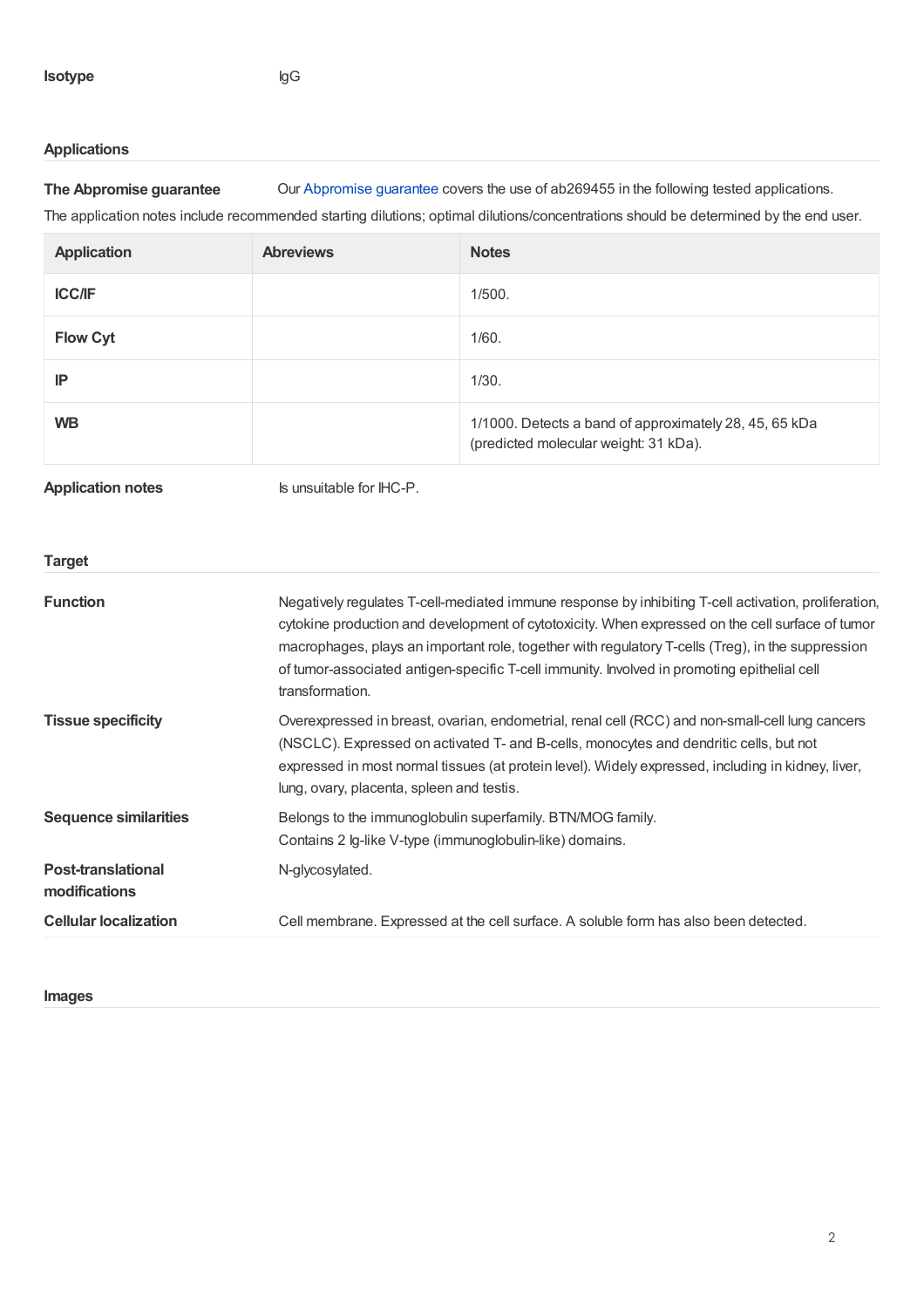

**All lanes :** Anti-B7H4 antibody [EPR20236-9] (ab269455) at 1/1000 dilution

**Lane 1 :** SK-BR-3 (human breast adenocarcinoma epithelial cell), whole cell lysate

**Lane 2 :** T47D (human ductal breast epithelial tumor epithelial cell), whole cell lysate

**Lane 3 :** HeLa (human cervix adenocarcinoma epithelial cell), whole cell lysate

**Lane 4 :** HT-29 (human colorectal adenocarcinoma epithelial cell), whole cell lysate

**Lane 5 :** Mouse uterus tissue lysate

Lysates/proteins at 20 µg per lane.

#### **Secondary**

**All lanes :** Goat Anti-Rabbit IgG H&L (HRP) [\(ab97051](https://www.abcam.com/ab97051.html)) at 1/100000 dilution

**Predicted band size:** 31 kDa **Observed band size:** 28,45,65 kDa

Blocking and dilution buffer: 5% NFDM/TBST.

Exposure time: 114 seconds.

B7H4 is N-glycosylated protein. The level of B7H4 glycosylation varies between different cells and tissues. The bands at 65kDa and 45kDa represent glycosylated B7H4. The band at 28kDa represents non-glycosylated B7H4. (PMID: 15878339).

**Negative control:** HT-29 and HeLa. (PMID: 15878339).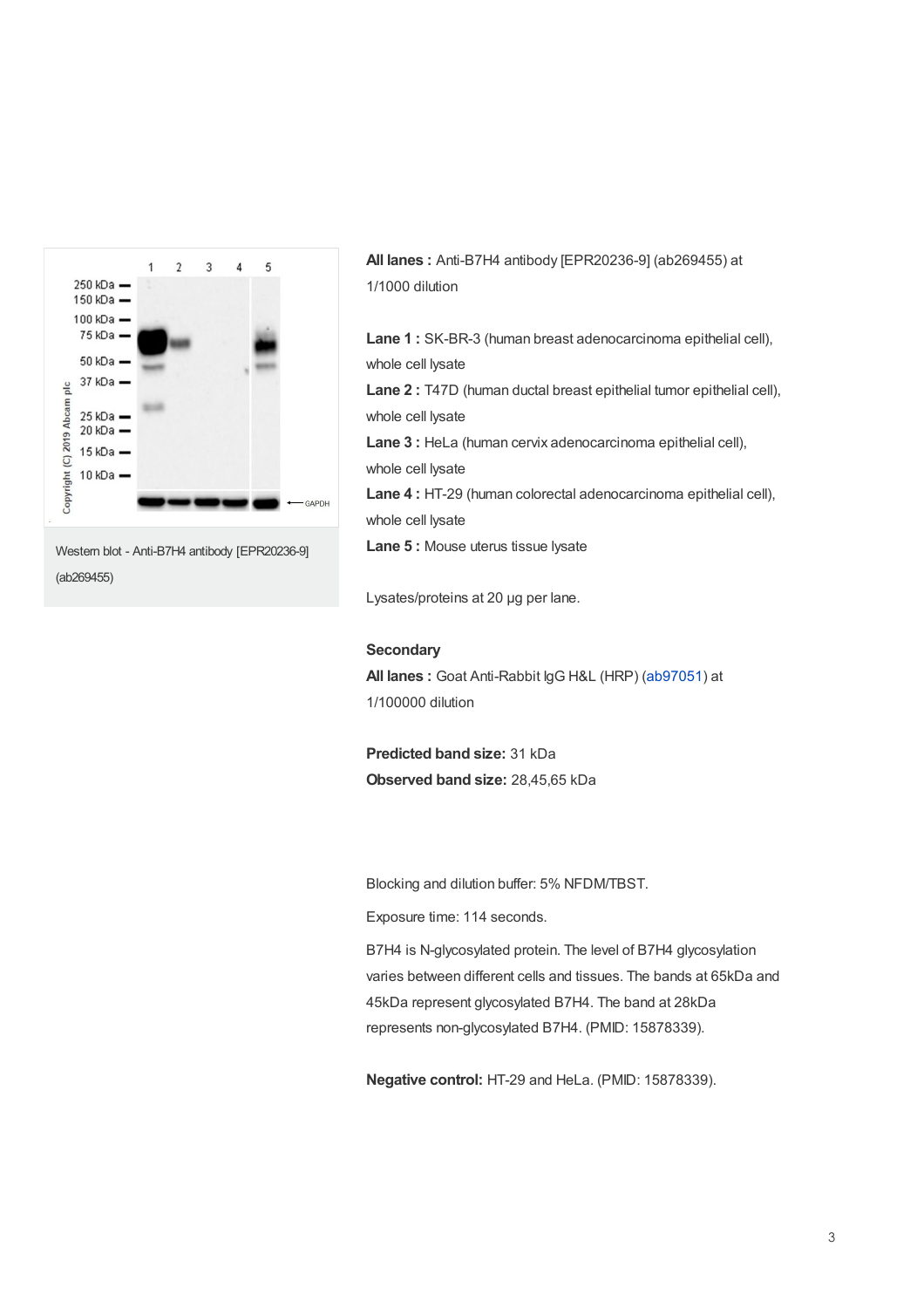



B7H4 was immunoprecipitated from 0.35 mg SK-BR-3 (Human breast adenocarcinoma epithelial cell) whole cell lysate with ab269455 at 1/30 dilution (2ug in 0.35mg lysates). Western blot was performed on the immunoprecipitate using ab269455 at 1/1000 dilution. VeriBlot for IP Detection Reagent (HRP) ([ab131366](https://www.abcam.com/ab131366.html)) was used at 1/5000 dilution.

Lane 1: SK-BR-3 whole cell lysate 10ug.

Lane 2: ab269455 IP in SK-BR-3 whole cell lysate.

Lane 3: Rabbit monoclonal IgG [\(ab172730](https://www.abcam.com/ab172730.html)) instead of ab269455 in SK-BR-3 whole cell lysate.

Blocking and dilution buffer and concentration: 5% NFDM/TBST. Exposure time: 30 seconds.

B7H4 is N-glycosylated protein. The level of B7H4 glycosylation varies between different cells and tissues. The band at 65kDa represents glycosylated B7H4. The band at 28kDa represents nonglycosylated B7H4 (PMID: 15878339).



Flow Cytometry - Anti-B7H4 antibody [EPR20236-9] (ab269455)

Flow cytometric analysis of 2% paraformaldehyde fixed 0.1% Tween-20 permeabilized HEK-293T (human embryonic kidney epithelial cell) transfected with myc-tagged B7-H4 expression vector cells labelling B7H4 with ab269455 at 1/60 dilution (Right) compared with a Rabbit monoclonal IgG [\(ab172730](https://www.abcam.com/ab172730.html)) isotype control (Left). PMID: 23722540 and PMID: 27632942 showed that cell surface expression of B7-H4 hard to detected in vitro cultured cell lines, and all the commercial B7H4 antibodies that recommend FC as an application use the overexpression system. Our RabMab also could recognise overexpressed B7H4.The overexpression plasmid contains the full length aa1-282 of human B7H4(Q7Z7D3) with HA tag in pcDNA3.1(+) vector.

Cells were surface stained with rabbit IgG (Left) or ab269455 (Right). Then fixed with 2% PFA followed by intracellularly stained with anti-HA tag conjugated to Alexa Fluor $^{\circledR}$  647.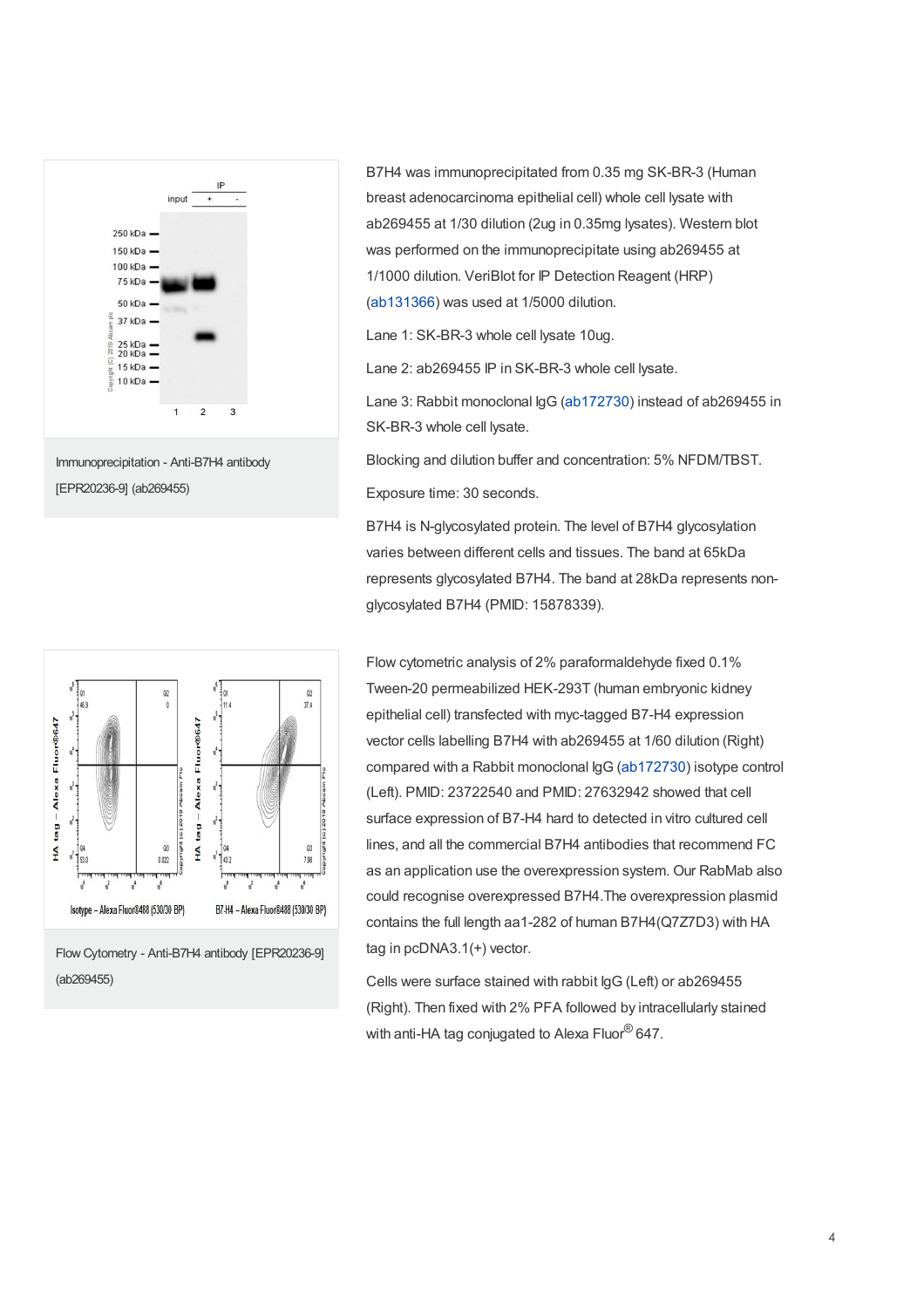

Immunocytochemistry/ Immunofluorescence - Anti-B7H4 antibody [EPR20236-9] (ab269455)

Immunofluorescent analysis of 4% Paraformaldehyde-fixed, 0.1% Triton X-100 permeabilized HEK-293T (human embryonic kidney epithelial cell) cells labelling B7H4 with ab269455 at 1/500 dilution, followed by [ab150077](https://www.abcam.com/ab150077.html) AlexaFluor<sup>®</sup>488 Goat anti-Rabbit secondary antibody at 1/1000 dilution (Green). Confocal image showing cytoplasmic and membranous staining in HEK-293T cell line transfected with a HA-tagged B7-H4 expression vector. Alexa Fluor® 647 anti-HA.11 Epitope Tag Antibody was used at 200 dilution to detecte the overexpressed protein (Red). The nuclear counterstain was DAPI(Blue).

Secondary antibody only control: Secondary antibody is [ab150077](https://www.abcam.com/ab150077.html) AlexaFluo<sup>®</sup>488 Goat anti-Rabbit secondary at 1/1000 dilution.



**Please note:** All products are "FOR RESEARCH USE ONLY. NOT FOR USE IN DIAGNOSTIC PROCEDURES"

#### **Our Abpromise to you: Quality guaranteed and expert technical support**

- Replacement or refund for products not performing as stated on the datasheet
- Valid for 12 months from date of delivery
- Response to your inquiry within 24 hours
- We provide support in Chinese, English, French, German, Japanese and Spanish  $\bullet$
- Extensive multi-media technical resources to help you  $\bullet$